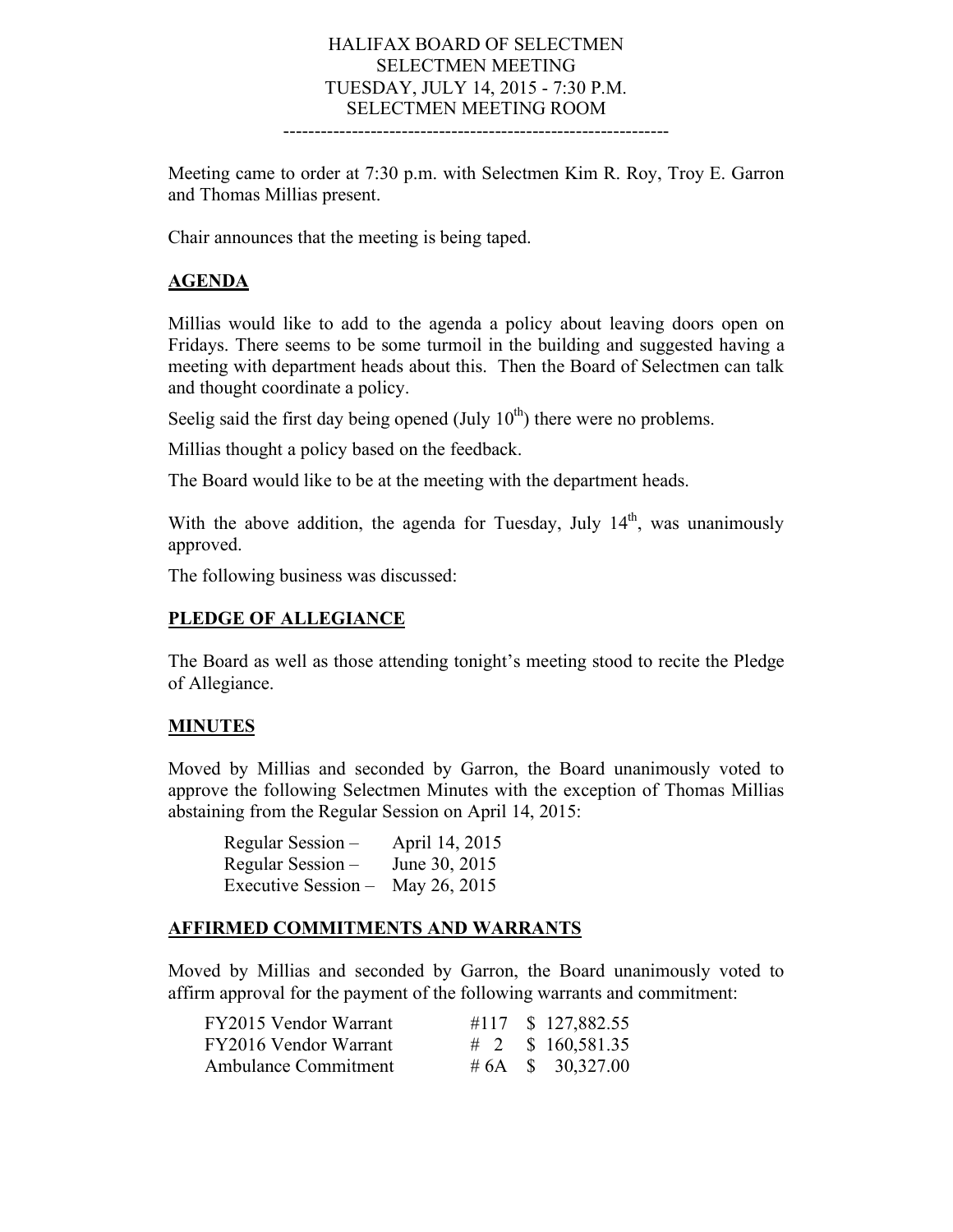Moved by Millias and seconded by Garron, the Board unanimously affirmed approval for the payment of the following Selectmen bills:

#### **APPROVED COMMITMENT AND WARRANTS**

Moved by Millias and seconded by Garron, the Board unanimously voted to affirm approval for the payment of the following commitment and warrants with the exception of Thomas Millias abstaining from the Building, Regulatory and Assessor's Payroll in warrant #116:

| FY2015 Payroll Warrant     |      |              | #116 $\text{\$}$ 75,667.84 |
|----------------------------|------|--------------|----------------------------|
| FY2015 School Warrant      | #118 | S            | 403,977.18                 |
| FY2015 Vendor Warrant      | #119 | <sup>S</sup> | 105,526.04                 |
| FY2016 Payroll Warrant     | #3   |              | \$162,869.35               |
| FY2016 Vendor Warrant      | #4   |              | \$1,253,171.50             |
| FY2016 Withholding Warrant | # 5  | S.           | 77,252.82                  |
| Mobile Home Park Fee       | #7   | S.           | 5,160.00                   |

Moved by Millias and seconded by Garron, the Board unanimously approved payment of the following Selectmen bills with the exception of Roy abstaining from payment to MIIA:

|                                                           | S            | 109.00      |
|-----------------------------------------------------------|--------------|-------------|
|                                                           | S            | 2,880.00    |
|                                                           | \$           | 200.00      |
|                                                           |              | \$27,283.34 |
|                                                           | $\mathbb{S}$ | 335.00      |
|                                                           |              | $\$\,89.49$ |
|                                                           |              | \$4,924.47  |
| MIIA Workers' Comp. Group Inc. (we policy renewal)        |              | \$80,624.38 |
|                                                           | S            | 50.00       |
|                                                           |              | \$13,910.92 |
| Accela Inc. (annual support dog tracker software)         | S.           | 750.00      |
| Mozy Inc. (annual server service & server storage)        | \$           | 415.31      |
| Virtual Town Hall holdings, LLC (website hosting/support) | \$           | 2,850.00    |
|                                                           | <sup>S</sup> | 660.00      |

The Board acknowledged payment to the Treasurer for the following turnovers:

| <b>TURNOVER</b> | <b>AMOUNT</b> |
|-----------------|---------------|
| 2015-79         | \$250.00      |
| 2015-80         | \$ 50.00      |
| 2015-81         | \$500.00      |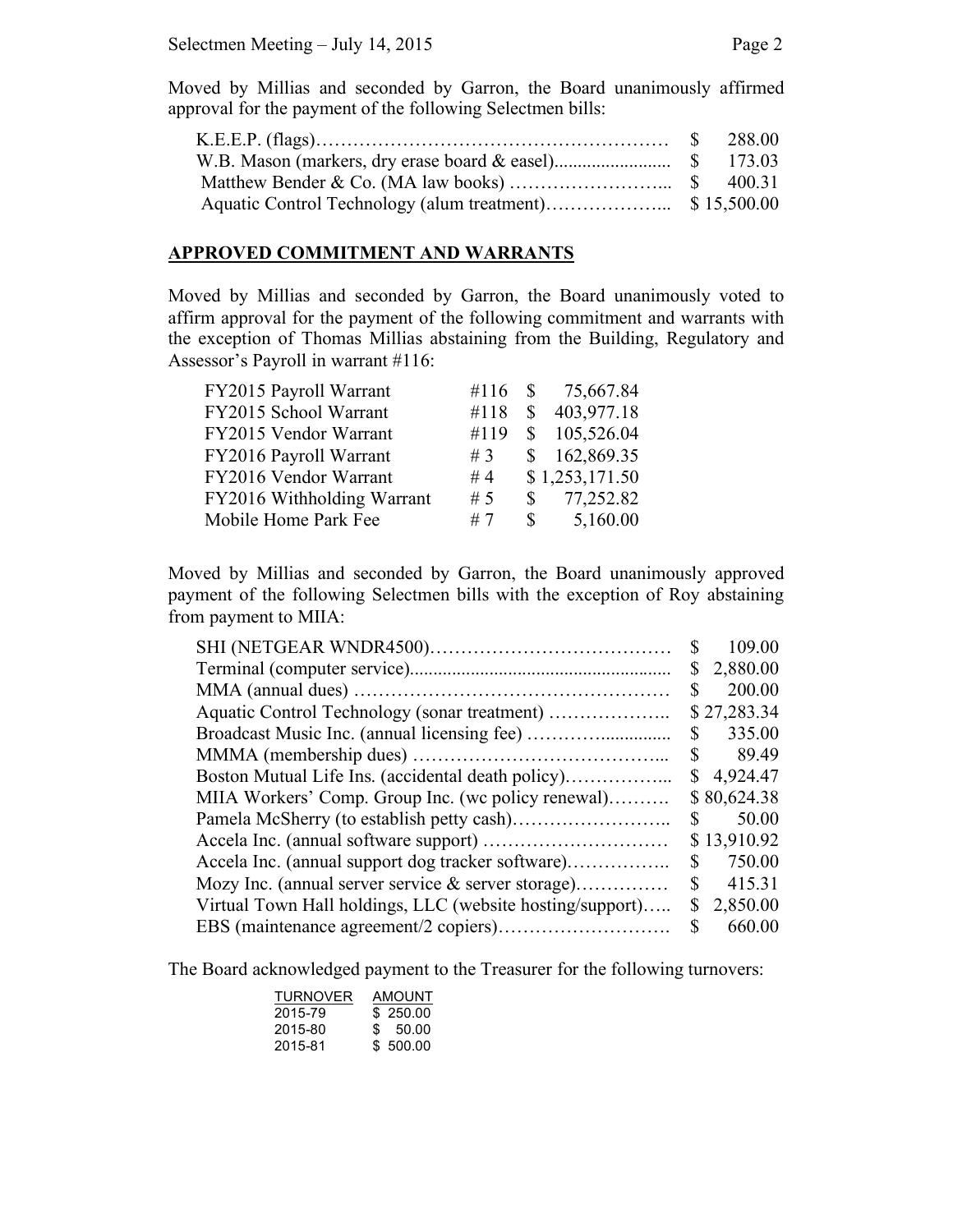# **GENERAL MAIL / DISCUSSIONS**

## Recycling Truck Accident/November 2014

The Town received a claim for compensation due to a side-swiping collision between the Town's recycling truck and a school bus (damaged the mirror) on Hayward Street back in November 2014. According to Trident, the Town's insurance carrier, the claim had already been denied. Trident sent a second denial letter stating that our driving was traveling on the right side of the road.

## GASB 45/OPEB Study

The Town must have its OPEB (Other Post-Employment Benefits – mostly health insurance for retirees) liability reviewed every three years. The liability went up slightly within the past three years but that actually is good news as many communities are seeing larger percentage increases. Garron asked if they could call Tom O'Brien to see what other towns are using OPEB and Seelig said they could but our staff decided to go with another vendor.

# **SCHEDULED APPOINTMENT**

## *Joseph Salters - Class I License – Morgan Power Equipment*

Mr. Salters explained that the vendor Mahindra is requiring him to get a Class I license if they want to sell their utility vehicles. He explained that they are utility trucks for work and he probably sells five or six a year to people who may have farms, golf courses and some municipalities use them.

Seelig said they are new vehicles and Mr. Salters said that you get a title, so he thinks they will be on the road at some point – they are pushing this.

Seelig said the regulations for Class I license are that you need to have maintenance available and Mr. Salters said they do.

Seelig added that they keep a clean yard and there have been no issues.

Roy entertained a motion to issue a Class I license to Morgan Power Equipment, Inc.

Moved by Garron and seconded by Millias, the Board unanimously voted to issue a Class I license to Morgan Power Equipment, Inc.

## **GENERAL MAIL / DISCUSSIONS (CONTINUED)**

### Building Inspector - Appointed as Special Building Inspector

Moved by Garron and seconded by Roy, the Board unanimously voted to appoint Tom Millias as the Special Building Inspector for the period of Saturday, July 18<sup>th</sup> to Sunday, July  $26<sup>th</sup>$ .

### Recycling Host Agreement

Moved by Garron and seconded by Millias, the Board unanimously voted to have the Chair, Kim R. Roy, sign the Municipal Assistance Host Agreement between the Town of Halifax and Janine Delaney.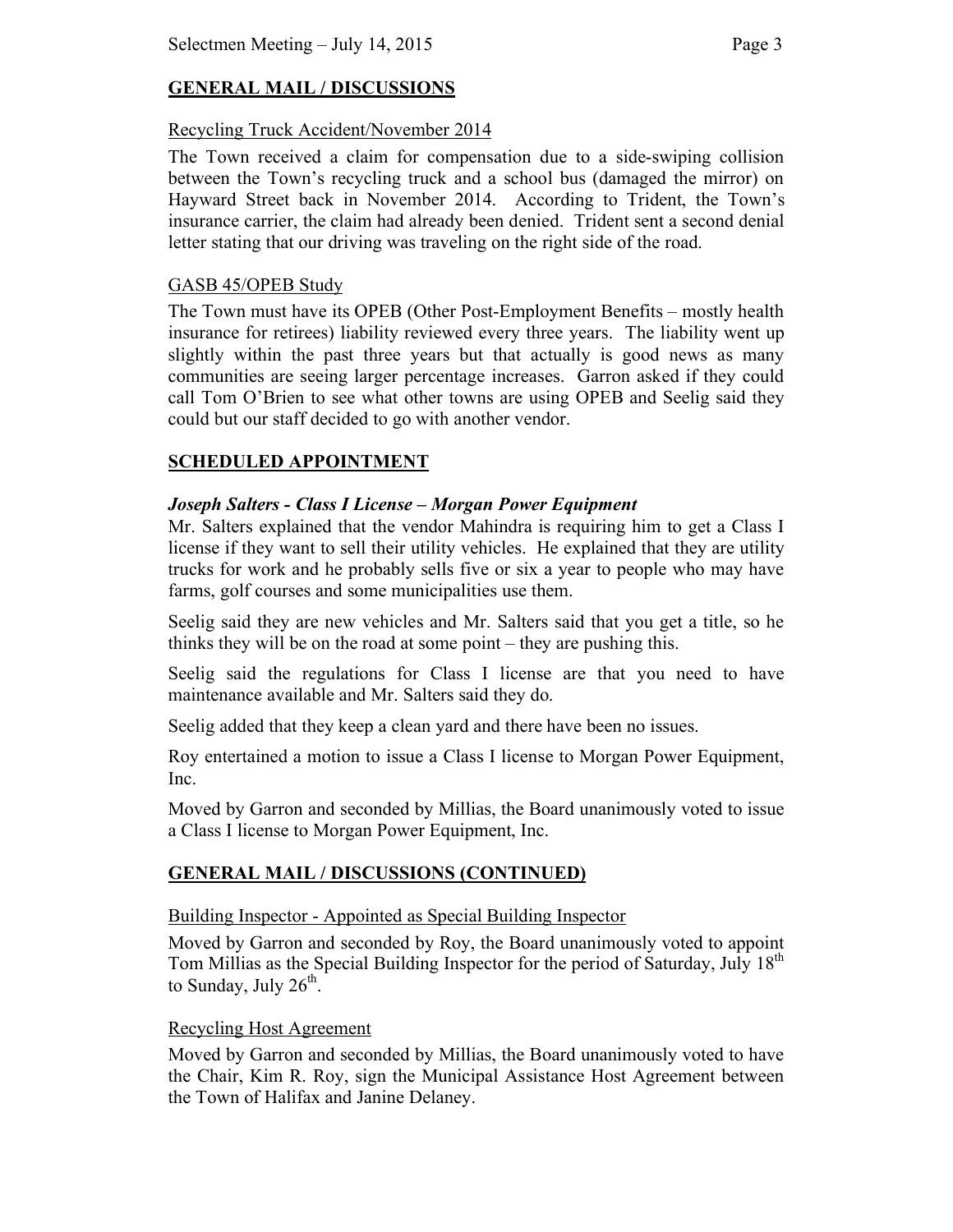## Letter from Senator Kennedy - Mosquito Control

The office has received a letter from the late Senator Kennedy (sent before his passing), supporting funding for mosquito control in Bristol and Plymouth counties.

## Community Compact

The State is providing funding for communities to work toward "best practices" in a variety of issue areas. Listed below are a few possibilities for Halifax

- $\triangleright$  Energy efficiency/renewable opportunities
- $\triangleright$  Budget document
- $\triangleright$  Capital planning
- $\triangleright$  Job creation/retention Cyber security
- $\triangleright$  Business continuity formal disaster recovery/backup plan

Seelig said the Town can send in an application for three measures. There is no deadline and it is rolling admission but there is only a certain amount of funds. The BOS will review.

## Dog Bite

Incident on May 28<sup>th</sup> in which a dog, "Archie", owned by Sylvie Carlson of 11 Baker Street, bit Mrs. Carlson's daughter, Elyse Cascadden of Pembroke. Seelig is recommending hearing be held on July  $28<sup>th</sup>$  at 8:00. The Board was in agreement to schedule a hearing.

## Decrease in Prices for Recyclables

There was an analysis from the Washington Post about the challenges facing recycling in the U.S. including weakened demand, falling prices for recyclables and no sorting by consumers. The recycling coordinator is aware of the falling prices for recyclables

## Recycling Abatement Requests

At this point no information has received from the two applicants who had requested abatements. Seelig suggested tabling them and bring them back up if the residents bring in the information, then the Board can reconsider them.

## Twin Lakes v. KSG Halifax Trust (and Town of Halifax)

The Association is suing KSG for failure to pay fees. Because the Town has placed the property into tax title, the Town now has an ownership interest but is not required to pay the fees. Attorney Mayo has been notified and stated not take action in obtaining the property because the Town would have to pay the fee and then part of the Association.

### Monponsett/Brockton Dam

GHD has completed the study to determine the feasibility of placing automated controls at the dam on Stump Brook. Seelig plans on having a presentation of the report at one of the future Monponsett Pond Working Group sessions either in August or September. The project is workable, but is estimated to cost between \$700,000 and \$1,100,000 and will require numerous permits. Brockton is looking for "buy in" from other entities, but because the report just came out has not indicated that it is willing to participate. A copy of the report is on the Town's website and both the Watershed and Working Group have been e-mailed the report or given the link.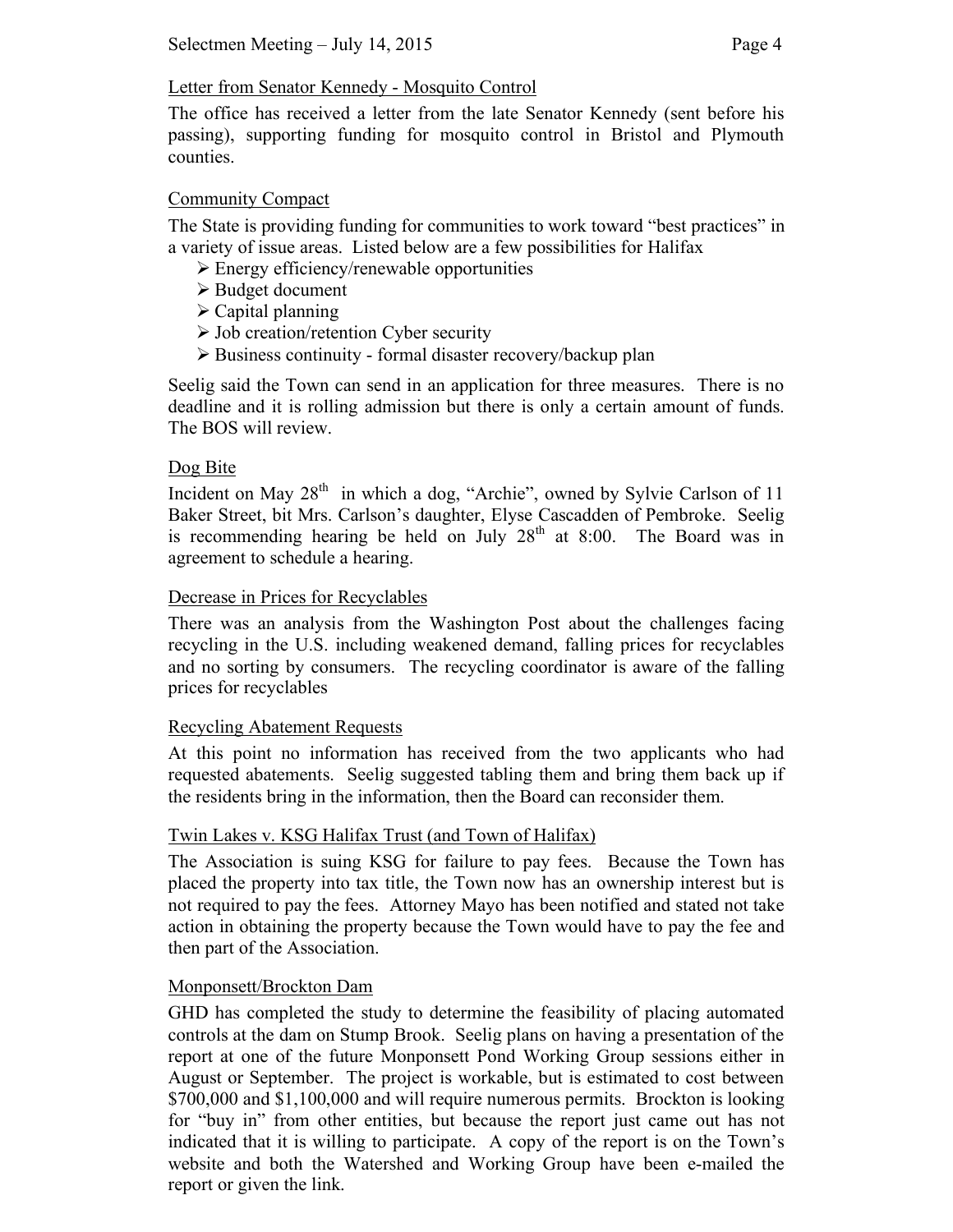## Job Descriptions

Wage and Personnel Board is looking for up-to-date job descriptions for all positions. Seelig will work on them during the next month.

# ZBA/Building Inspector/Permitting Issues

The ZBA wrote to the new Building Inspector about the illegal sign at 320 Monponsett Street and advertising moved to 40 Carver Street. BI is preparing to contact the property owners. No action for the Board to take just an "FYI".

# Change of Status Form - Matthew Tucker

Moved by Garron and seconded by Millias, the Board unanimously voted for the Chair, Kim R. Roy, to sign the change of status form for Matthew Tucker.

# Evaluation Form for Fire Chief Viveiros

The Chair, Kim Roy, has completed Chief Viveiros' evaluation. No action is needed from the Board; Seelig just wanted it on the record that it has been filed.

# Alcohol License - Cumberland Farms

The number of alcohol licenses that any one license holder can have will increase from five to seven on January 1, 2016. Cumberland Farms has asked whether the Town has any off-premise licenses available. The Town has three (out of a maximum of five) beer/wine licenses but no all alcohol (both taken). Seelig said a number of years ago Cumberland requested a beer and wine license but they were denied and Garron said that at that time we had enough places selling alcohol. Seelig wanted the Board of Selectmen to be aware of this.

# MASSDOT/Nondiscrimination Assurance Requirement

Moved by Garron and seconded by Millias, the Board unanimously voted to allow the Chair, Kim R. Roy, to sign the Title VI/Nondiscrimination Assurance Agreement.

# Dispatchers Contract

Moved by Millias and seconded by Garron, the Board unanimously voted to sign the agreement between the Town of Halifax and AFSCME, Local 1700 (Dispatchers) Contract.

## Special Election

Due to the passing of Tom Kennedy, there is a seat in the State Senate, hence special election to fill his seat in the State Senate will be held on November  $3<sup>rd</sup>$ with the primary on Tuesday, October  $5<sup>th</sup>$ .

## Water Tower - Amendment to the Contract

The Water Department has requested that the Board approve an amendment to the contract with Tata & Howard for engineering work in connection with the water tower. Moved by Garron and seconded by Millias, the Board unanimously voted to sign Amendment No. 1 of the contract between the Halifax Board of Water Commissioners and Tata & Howard, Inc.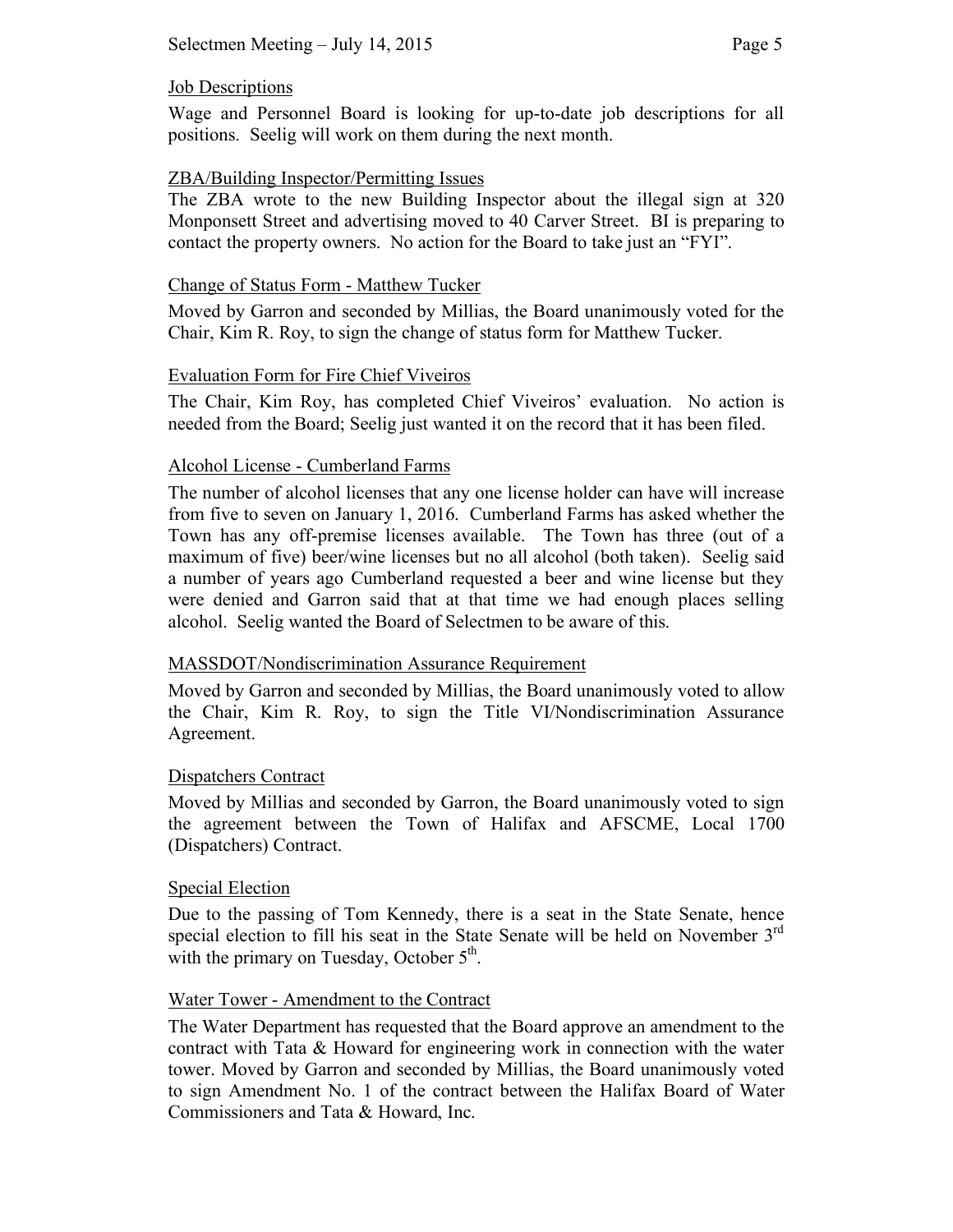# Communications Center - Training and EMD Grant Application

Moved by Millias and seconded by Garron, the Board unanimously voted to have the Chair, Kim R. Roy, sign the FY 2016 Training & EMD/Regulatory Compliance Grant.

# Ambulance Abatement

Moved by Garron and seconded by Millias, the Board unanimously voted to abate the following amount from the Ambulance Account:

June 2015 FOR \$ \$7,445.21

Ken Vinton – Reappointment - Municipal and School Building Committee

Moved by Garron and seconded by Millias, the Board unanimously voted to reappoint Kenneth Vinton to the Municipal and School Building Committee, term to expire June 30, 2018.

## **Carryovers**

Moved by Millias and seconded by Garron, the Board unanimously voted to carrying over the following accounts and amounts from FY2015 to FY2016:

| <b>ACCOUNT#</b>   | <b>ACCOUNT NAME</b>                                      | <b>BALANCE</b> |
|-------------------|----------------------------------------------------------|----------------|
| 01-124-5810       | Aldana Road Land Purchase                                | \$1,165.00     |
| 01-124-5840       | Alewife Restoration                                      | \$5,000.00     |
| 01-694-5780       | Cable TV Non-Profit Incorporation                        | \$4,917.22     |
| 01-597-5534       | Elderly Housing                                          | \$450.00       |
| 01-124-5389       | Fire Chief Recruitment                                   | \$103.89       |
| 01-544-5504       | Flag Holders for Vets                                    | \$750.00       |
| 01-192-5853       | LED Sign                                                 | \$15,002.00    |
| $01 - 124 - 5253$ | Monponsett Algae                                         | \$29,859.85    |
| $01-124-5252$     | Monponsett Pond Weeds Monitoring & Remediation           | \$30,333.32    |
| 01-124-5251       | Monponsett Pond Weed Study                               | \$2,325.00     |
| $01-920-5743$     | Retiree Medical                                          | \$8,983.10     |
| 01-249-5783       | <b>Secure Unsafe Property</b>                            | \$226.02       |
| 01-124-5292       | <b>Street Acceptances</b>                                | \$2,000.00     |
| $01 - 124 - 5241$ | Tree Replacement                                         | \$1,907.00     |
| 01-199            | Office Machines Article 29 ATM 5/12/14 (3 copy machines) | \$1,800.00     |

## Re-Appointments - Election Workers

Moved by Garron and seconded by Millias, Board unanimously re-appointed the following individuals as Election Workers for the Town of Halifax, all terms to expire July 27, 2016: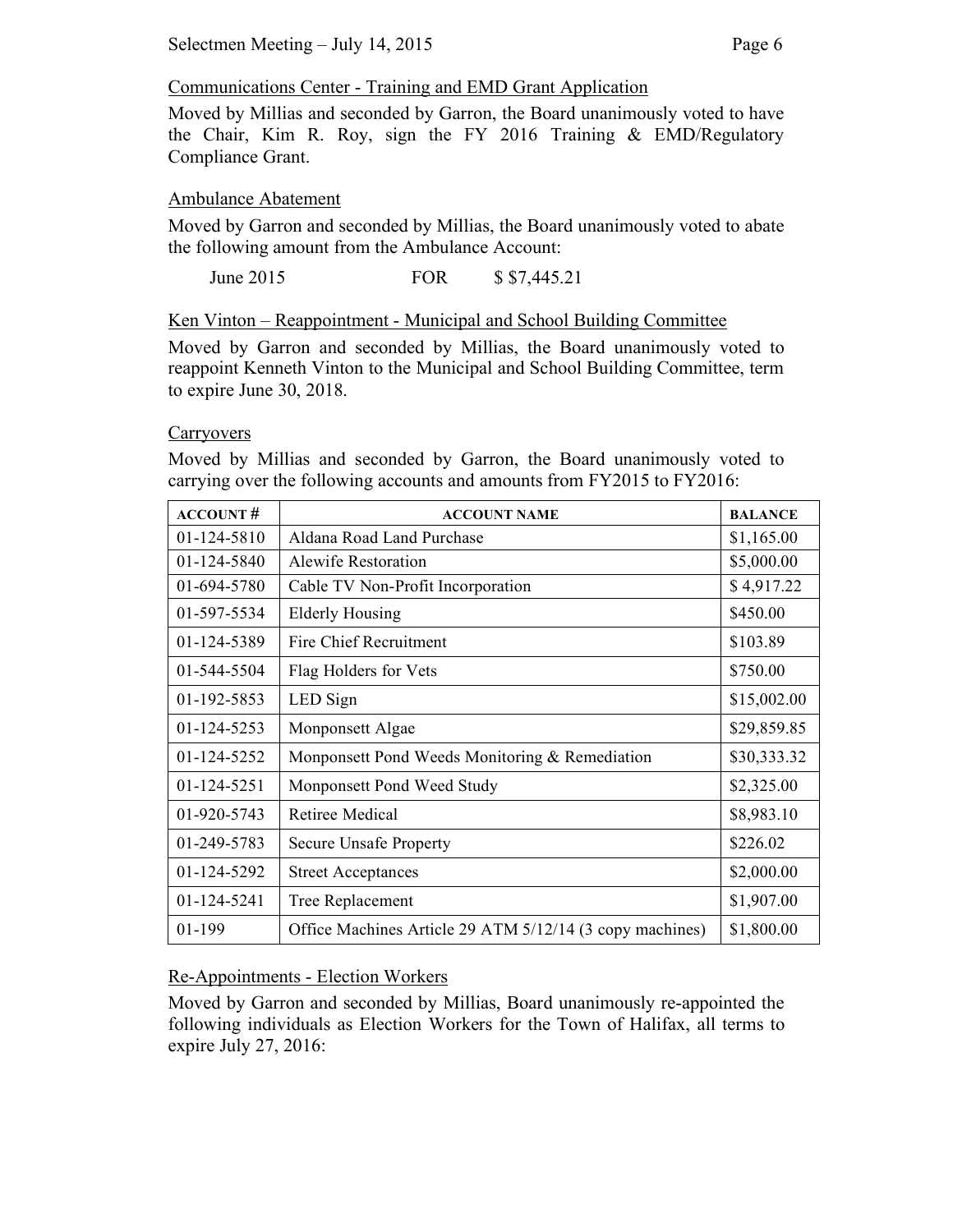#### **DEMOCRATIC ELECTION WORKERS**

| Joan Burke        | 8 Rosewood Avenue    |
|-------------------|----------------------|
| Andrea D. Delaney | 145 Cranberry Drive  |
| Paul Delaney      | 145 Cranberry Drive  |
| Carol Keene       | 57 Thompson Street   |
| Cathleen Miller   | 123 Palmer Mill Road |
| Lee Mulready      | 25 Lawrence Road     |
| Gerald Schwartz   | 100 Cedar Lane       |
| Judith Wall       | 27 Cherry Street     |
|                   |                      |

#### **REPUBLICAN ELECTION WORKERS**

Tree Lane

**Street** 

| Marion Heath    | 7 Christmas Tree  |
|-----------------|-------------------|
| Barbara Merrick | 87 Elm Street     |
| Gayle Peck      | 82 Circuit Street |
| Richard Roche   | 503 South Street  |
| Amy Troup       | 193 Holmes Stre   |
|                 |                   |

#### **UNENROLLED ELECTION WORKERS**

| Robert M. Doherty | 39 Stoney Weir Road  |
|-------------------|----------------------|
| Amelia A. Mosley  | 651 Twin Lakes drive |
| Kathryn Roche     | 503 South Street     |

Line Item Transfers

Moved by Garron and seconded by Millias, the Board unanimously voted to approve the following line item transfers:

| <b>FROM</b>                                  | T <sub>O</sub>                        | <b>AMOUNT</b> |
|----------------------------------------------|---------------------------------------|---------------|
| Law                                          | Data Processing                       | S             |
| $#01-151$                                    | #01-155                               | 414.95        |
| Special Needs Transportation<br>#01-312-5325 | Special Needs Tuition<br>#01-311-5324 | \$55,227.73   |
| Vocational School Education<br>#01-321-5326  | Special Needs Tuition<br>#01-311-5324 | \$57,185.99   |
| Water - Vehicle Equipment Maint.             | Water-Retirement                      | S             |
| #65-453-5240                                 | #65-454-5638                          | 188.16        |
| Council on Aging - Expense                   | Pope's Tavern Electricity             | S             |
| #01-541-5231                                 | #01-529-5210                          | 11.14         |
| <b>Treasurer Expense</b>                     | Banking/Payroll Expenses              | S             |
| #01-146-5300                                 | $#01-145$                             | 224.57        |

### The State Budget

If the Governor signs the budget the following grants will be available:

- 200,000 for Plymouth and Bristol Mosquito Control beyond their normal funding
- $\geq$  \$50,000 for the Central Plymouth County Water District for improvement and management of lakes and ponds
- $\geq$  \$20,000 for the Monponsett Watershed Association for testing and reporting of Monponsett Pond from July  $1<sup>st</sup>$  to September 30, 2015
- $\geq$  \$50,000 for the Town of Halifax for the design of a new Council on Aging (this would include the possibility of rehabbing an existing building).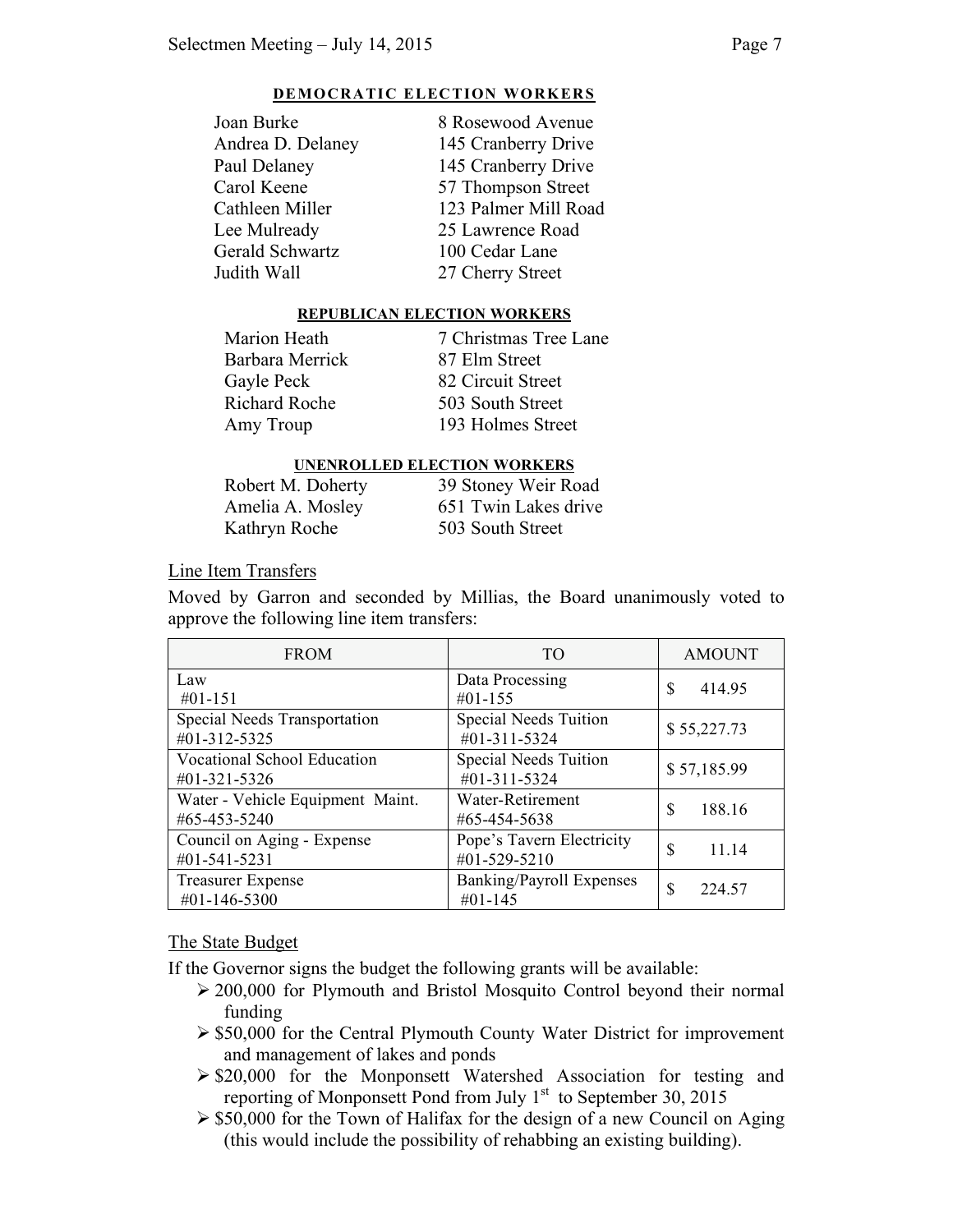# Council on Aging Elderbus & Sign

With the new sign in front of the Council on Aging repainted, the Board could request that the vans now be parked in the back parking lot rather than by the front laws.

Roy said the Historical Society reached out to her so she spoke with Barbara and she said a lot of people do not know where the Council on Aging building is added that during the winter the vans are parked there because of the incline in the back. If Millias and Garron do not have a problem, then Roy is okay with the vans remaining out front.

Garron does not see a problem with them being parked out front and Millias said he can see where the Historical Commission is coming from but either way he can live with it. Garron then said he has not got all the information and would like to talk with the people involved. Millias would like to talk with them also. Roy suggested tabling it.

## **SCHEDULED APPOINTMENTS (CONTINUED)**

## *Cathy Buccheri – Non Residential Tuition Denial*

Cathleen Buccheri will be meeting with the Board tonight to advocate on behalf of her son, Jared C. Buccheri, who wants to go to South Shore Vocational. She sent a letter to Board and the Halifax Elementary School and states in it that Silver Lake High School failed to inform her family that an application needed to be submitted by April 1. Therefore, she is appealing, to the State, the decision by Superintendent Tuffy to deny the request.

Before Ms. Buccheri began Roy wanted to say that the BOS has no jurisdiction over this and that there is no decision the Board of Selectmen could make to make the Superintendent change his decision.

Ms. Buccheri said that it is at the State level now and has asked to speak with Mr. Tuffy but he no longer is in office. Roy suggested she could contact Joy Blackwell and she could get in touch with Mr. Tuffy. Ms. Buccheri asked if she could submit an application to Joy and Roy said no because the deadline was in April.

Mr. Grace asked if they would have the Board of Selectmen's support for the funds and Garron said they cannot and do not get involved with the School Committee. If approved by the State the Superintendent will get a letter then she will have to come before the Halifax School Committee to request the money.

Ms. Buccheri said that Mr. Tuffy would not approve it and Roy said that is his decision and next part of the process is to appeal to the State and that is where you are now.

Mr. Grace said that they came here to get a better understanding on this.

Garron asked any the reason why it was denied and Mrs. Buccheri said it just said that the deadline had passed. He then asked how long until the State can get back to you and Mrs. Buccheri said she has been calling every other day. She did say that the State has contacted the vocational school and told them they have to secure her son a spot even if funding has not been obtained.

Mr. Grace asked if they could get a letter of support to the State from the Board of Selectmen and Roy did not think that is a role that the Board of Selectmen can do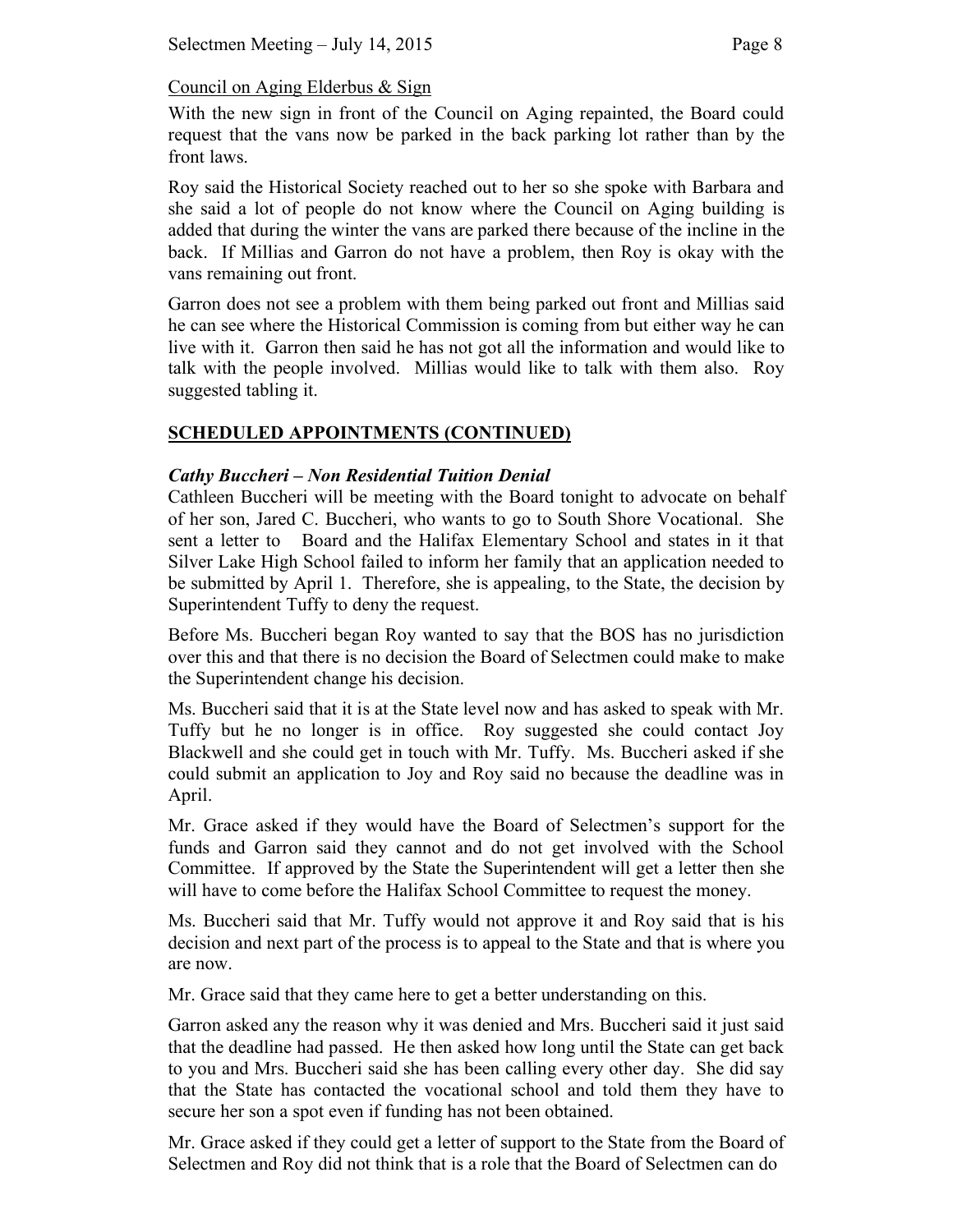and Garron thinks she has done her due diligence. He then asked if denied do they have any recourse and Roy said not with the Board of Selectmen.

### Solar Projects

The Solar Committee is discouraged because of the cap on solar projects (there is legislation to increase the cap). However, projects under 10K in size (the landfill would be 800K) can still be done. The committee is thinking that some buildings such as the recycling center, town hall, school, etc., might be candidates. No real proposals yet, but they will be discussing the topic this Thursday.

## Monponsett Ponds & Brockton

Members of the Monponsett Pond Working Group met with the Brockton Water Commissioners yesterday and thought there was a sliver of hope, but there was not. The Commissioners do not have a plan in place to improve water quality in Monponsett Pond. Brockton is claiming that the hurdle is the City Council. Seelig would like a copy of their budget that was sent to the City Council to see what was in it to improve the water quality and is willing to knock on every door he can. He added that Brockton has not done anything in the last 50 years.

Seelig is recommending the following:

- 1) Getting a copy of the proposed Water Department budget from the Commissioners with the Commissioners indicating the specific line item or line items that would fund programs to improve the water quality of Monponsett Pond.
- 2) Request a list of programs that would be implemented through the budget
- 3) Confirm whether it was the Mayor, the Commissioners, or both that presented this budget to the City Council
- 4) Make an appointment to meet with the City Council to discuss funding water quality programs for Monponsett Pond.

Roy said Brockton has done nothing to help support the water quality here and said if they could just talk about doing something or put it on their agenda as a topic for one of their meetings we could see that they are trying. Garron said that we need to get a louder voice to advocate for the Town. Roy commended Charlie for doing a wonderful job presenting.

Garron said with the Board of Selectmen's permission, I am going to contact (he did not finish).

Millias asked Seelig keep me posted seeing as he is not in the building all the time as he is getting passionate about this issue.

### Road Cut - 15 Richview Avenue

Moved by Garron and seconded by Millias, the Board unanimously approved Permit #2016-02 issued to Columbia Gas of Massachusetts for a 3' x 5' road cut to abandon old service and install new service at 15 Richview Avenue.

### Road Cut - 215 Holmes Street

Moved by Garron and seconded by Millias, the Board unanimously approved Permit #2016-03 issued to Columbia Gas of Massachusetts for a 3'  $x$  5' ± road cut  $3<sup>2</sup>$  deep for gas maintenance repair at 215 Holmes Street.